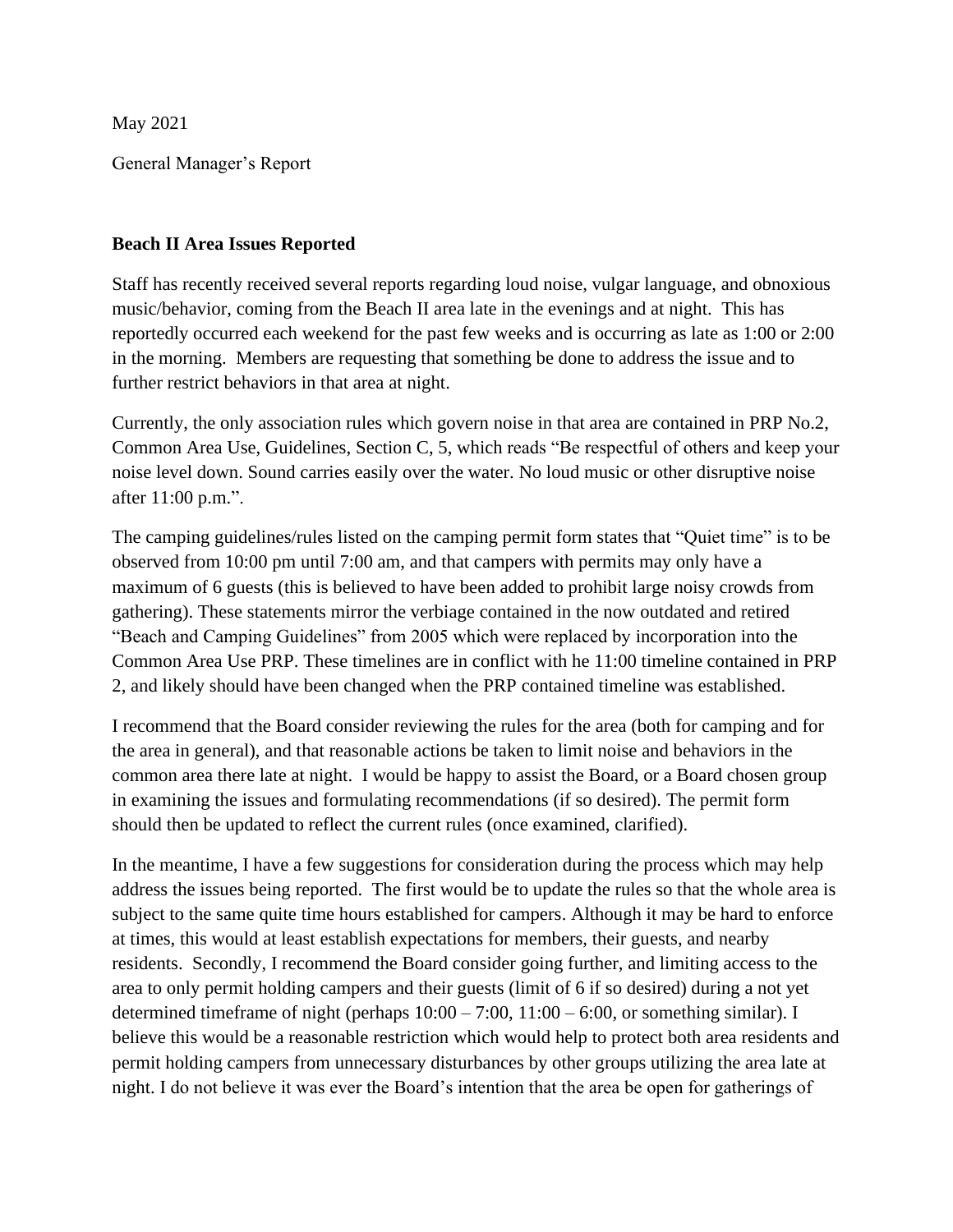members late at night (other than campers) and restricting use to only those permitted campers during a period of time at night would serve to address the issue of it being utilized as a party place. Again, enforcement will likely be an issue at times, but with rules in place, expectations can be established, and many (if not most) members will comply voluntarily (at least those who wish to be socially responsible).

### **Parcel 12A (former golf course) Washout/Ravine**

The large ravine created on parcel 12A during the heavy spring rains a few years ago (roughly 9 inches of rain fell during one event), has been the subject of several inquiries/requests over the past few years. Members have expressed concerns regarding the danger that the sheer drops present to curious passersby's, and regarding the lack of a safe readily accessible crossing in the area. President Traczyk and I met with Don Cook a few weeks back and discussed options with the goals being alleviating fall danger and getting the area into a more stable condition. Once that has been accomplished, other options such as a walking bridge could be considered and more easily implemented.

The area directly surrounding the ravine is covered with numerous sumac trees, a few black walnuts, some wild cherry, and a number of autumn olive bushes. To effectively grade and sculp the soil in the area, these will need to be removed (most are invasive or otherwise undesirable). Once the trees have been removed, the sides of the gorge may be pulled back, the slopes reduced to a reasonable grade, and the removed soils may then be utilized to fill lower areas nearby and create a gentler grade in the immediately surrounding area. The result is anticipated to be a much safer, cleaner area, which would then be ready for the construction of a future foot bridge and/or a low water crossing, etc. The goal will be to keep the span across the gorge at 20' or less (16' or less if possible) in consideration of the possibility of future bridge construction (larger spans are generally more expensive to build across).

It is estimated that a budget of up to \$6k will be needed to accomplish the removal of the trees, the cleanup of accumulated debris in the drainage area, the grading of the soil as described (I will have pictures available of the area at the Board meeting for visualization purposes and discussion), and soil stabilization. If approved, this work would be undertaken during dry weather to eliminate/reduce potential sediment runoff to the lake and silt fencing will be utilized where necessary.

Recommendation: That the Board grant approval to move forward with the described work when weather and soil conditions allow, at a cost not to exceed \$6,000.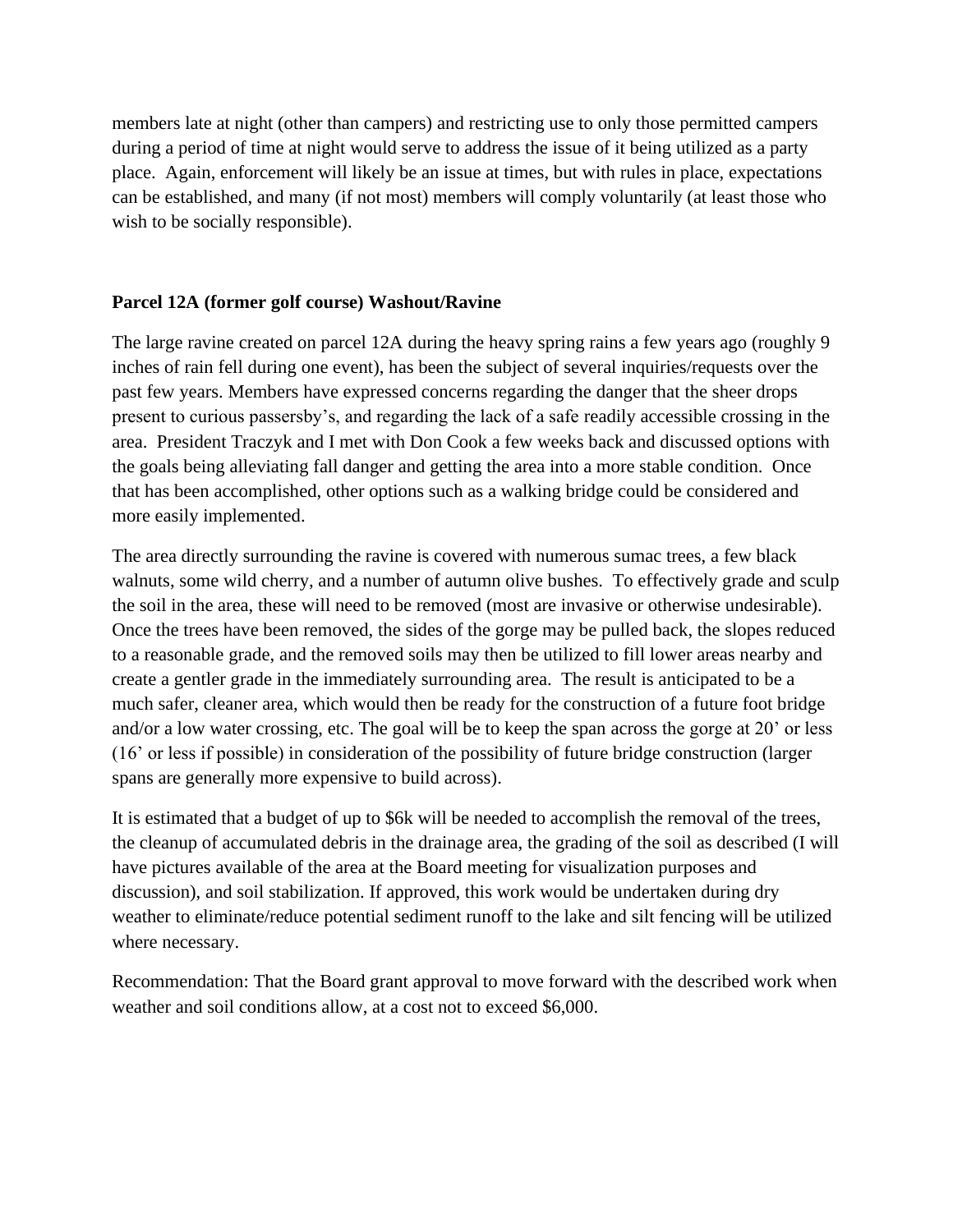### **Office to Resume Full Staffing Onsite**

The Governor of Virginia has announced his intention to remove most restrictions and fully reopen Virginia's economy as of May 28<sup>th</sup>. In response to these anticipated changes, we are tentatively planning to reopen the office to walk-in visitors (no appointment necessary) with full staffing onsite as of Tuesday June 1, 2021.

### **Project Updates:**

# **Walking Trail**

Construction of Phase 1 of the walking trail plan is now well underway, and completion is anticipated within the coming week. The trail is approximately ½ mile in length and will create a walking circuit from Country Club Park to the large roadside pond on West Masters and back. The project is roughly 75% completed as of today.

#### **Removal of the Old Pumphouse**

The collapsing irrigation pumphouse was removed from parcel 12A during April with the assistance of Keystone Builders. The removal went well and has made a considerable aesthetic improvement to the area while also alleviating the safety issues related to the dilapidated condition of the former building. There remains a small list of cleanup tasks including the grinding off and removal of the metal anchors which currently protrude from the former building's slab. Our maintenance crew will address these items as time allows once grass growth and mowing demands diminish later in the season.

# **Beach III Access Road Improvements**

The Beach III access road currently has some drainage and surface issues which are soon to be addressed. The maintenance team, with the assistance of Don and Ben Cook (Keystone Builders), will be working to improve the road surface and correct the current drainage issues in the coming weeks. It is anticipated that access to the area and drainage will be much improved ahead of the fireworks display in July.

Submitted May 19, 2021 by:

Mike Goodwin, LHCC GM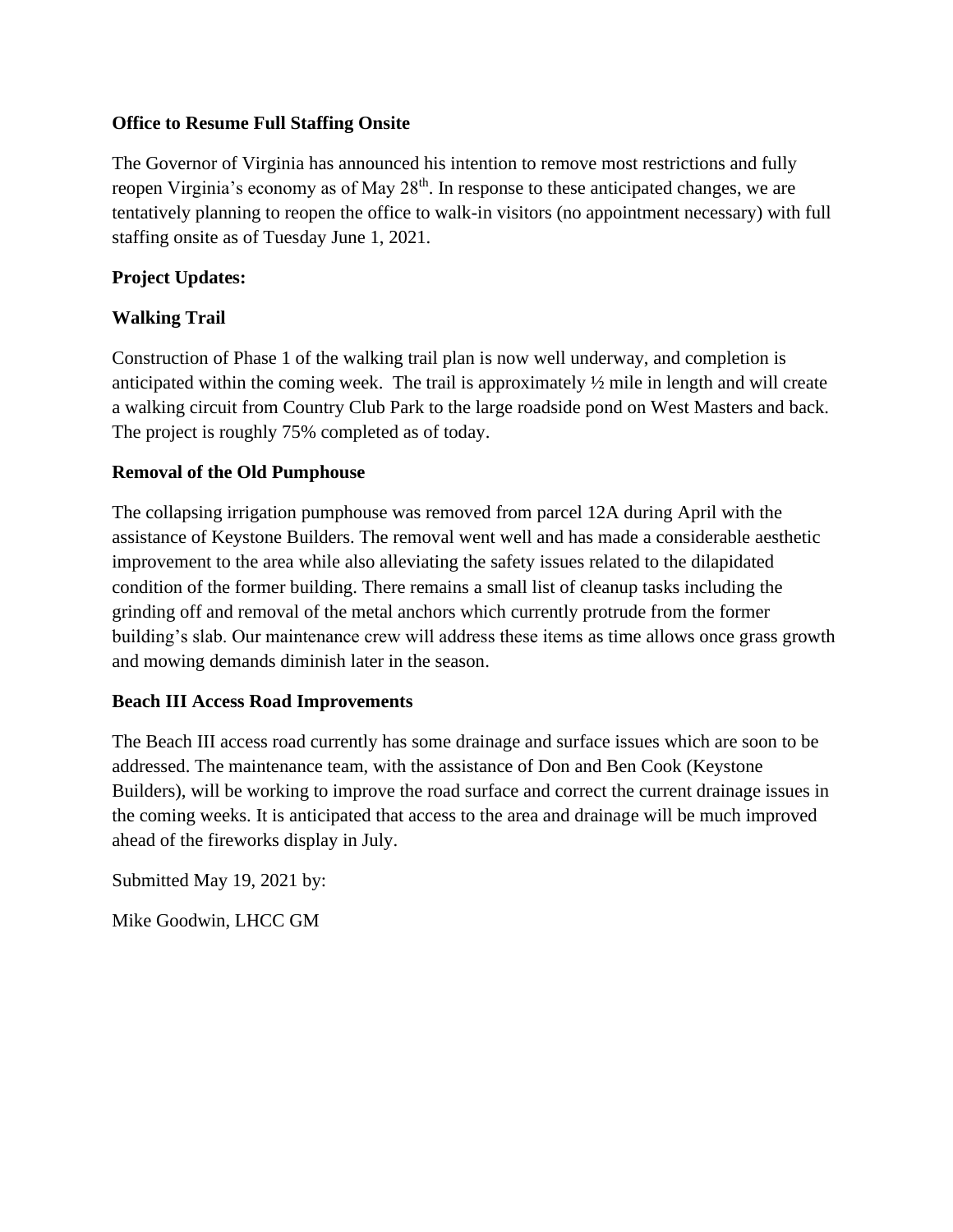

www.fosr.org

Date: May 05, 2021 Laboratory Personnel: Molly Smith and Karen Andersen Organization/Location of Samples: Lake Holiday Colilert 18 hr Quantifying *E. coli* Concentrations

| Catalog # | WP200I-18   |
|-----------|-------------|
| Part#     | 98-27164-00 |
| Lot $#$   | GS692       |
| Exp. Date | 21 JAN 2022 |

| Site Name/ID: LH 2: Beach II (water<br>sample collected from lake*)          |            | Date Collected: 05.05.2021                          |                     | Time Collected: 11:17                           |                  |
|------------------------------------------------------------------------------|------------|-----------------------------------------------------|---------------------|-------------------------------------------------|------------------|
| Undiluted: X                                                                 | Diluted:   | Tray Well Count: 97<br>Quantity: 100 ml             |                     |                                                 |                  |
| Set Up Date: 05.05.2021                                                      |            | Time In Incubator:                                  | 14:22               | Incubator Temp:                                 | $35.0^{\circ}$ C |
| Read Date: 05.06.2021                                                        |            | Time Out Incubator: 09:22                           |                     | Incubator Temp:                                 | $35.0^{\circ}$ C |
| # Positive Large Wells: 0                                                    |            | # Positive Small Wells:<br>$\overline{\phantom{0}}$ |                     | MPN E. coli CFUs per 100 ml<br>sample:<br>1.0   |                  |
| Site Name/ID: LH 4: Isaacs Creek<br>Cove (water sample collected from lake*) |            | Date Collected: 05.05.2021                          |                     | Time Collected: 10:58                           |                  |
| Undiluted: X                                                                 | Diluted:   | Quantity: 100 ml                                    | Tray Well Count: 97 |                                                 |                  |
| Set Up Date: 05.05.2021                                                      |            | Time In Incubator: 14:22                            |                     | Incubator Temp:                                 | $35.0^{\circ}$ C |
| Read Date: 05.06.2021                                                        |            | Time Out Incubator: 09:22                           |                     | Incubator Temp:                                 | $35.0^{\circ}$ C |
| # Positive Large Wells: 42                                                   |            | # Positive Small Wells: 13                          |                     | MPN E. coli CFUs per 100 ml<br>sample: 120.1    |                  |
| Site Name/ID: LH 5: Yeiders Run<br>Cove (water sample collected from lake*)  |            | Date Collected: 05.05.2021                          |                     | Time Collected: 10:30                           |                  |
| Undiluted: X                                                                 | Diluted:   | Tray Well Count: 97<br>Quantity: 100 ml             |                     |                                                 |                  |
| Set Up Date: 05.05.2021                                                      |            | Time In Incubator:                                  | 14:22               | Incubator Temp:                                 | $35.0^{\circ}$ C |
| Read Date: 05.06.2021                                                        |            | Time Out Incubator: 09:22                           |                     | Incubator Temp:                                 | $35.0^{\circ}$ C |
| # Positive Large Wells: 45                                                   |            | # Positive Small Wells:<br>6                        |                     | MPN E. coli CFUs per 100 ml<br>sample:<br>119.8 |                  |
| Site Name/ID: LH 8: Dam (water<br>sample collected from lake*)               |            | Date Collected: 05.05.2021                          |                     | Time Collected: 11:29                           |                  |
| Undiluted: X                                                                 | Diluted:   | Quantity: 100 ml                                    | Tray Well Count: 97 |                                                 |                  |
| Set Up Date: 05.05.2021                                                      |            | Time In Incubator:<br>14:22                         |                     | Incubator Temp:                                 | $35.0^{\circ}$ C |
| Read Date: 05.06.2021                                                        |            | Time Out Incubator: 09:22                           |                     | Incubator Temp:                                 | $35.0^{\circ}$ C |
| # Positive Large Wells:<br>- 3                                               |            | # Positive Small Wells:<br>0                        |                     | MPN E. coli CFUs per 100 ml<br>sample:<br>3.1   |                  |
| QC: IDEXX Sterile H2O                                                        |            | Catalog #: WSW-10                                   |                     | Lot #: 2010117                                  |                  |
| Exp Date: 2022-10-24                                                         |            | Quantity: 100 ml<br>Tray Well Count: 51             |                     |                                                 |                  |
| Date Opened: 05.05.2021                                                      |            | Time Opened: 12:28                                  |                     |                                                 |                  |
| Set Up Date: 05.05.2021                                                      |            | 14:22<br>Time In Incubator:                         |                     | Incubator Temp:                                 | $35.0^{\circ}$ C |
| Read Date:                                                                   | 05.06.2021 | Time Out Incubator: 09:22                           |                     | Incubator Temp:                                 | $35.0^{\circ}$ C |
| # Positive Wells:<br>0                                                       |            |                                                     |                     | MPN E. coli CFUs per 100 ml<br>sample:<br>0.0   |                  |

\*Note: Water samples were collected from the boat using a grab pole